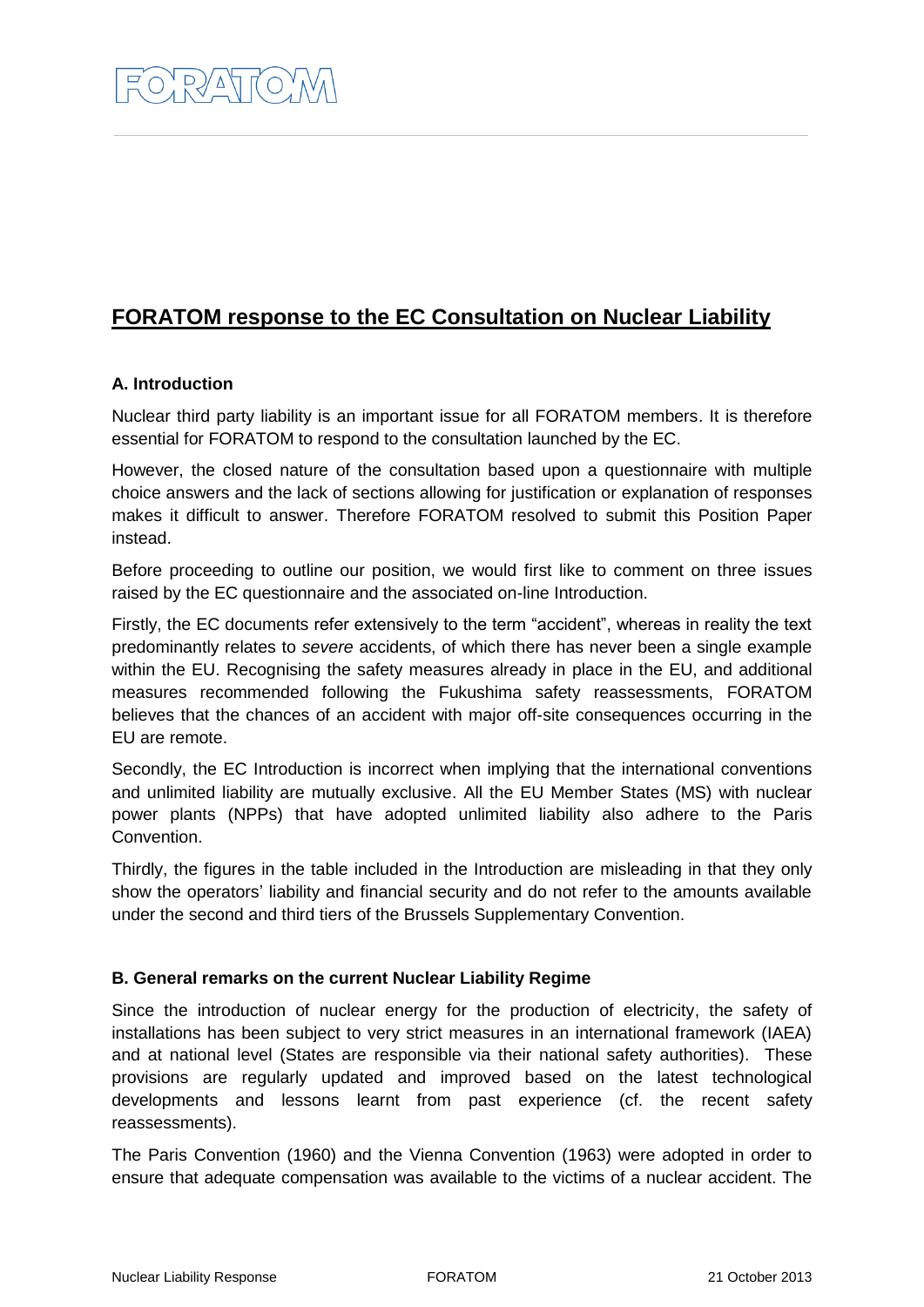conventions have been modified since to revise their liability and financial security requirements and to incorporate additional improvements in the interests of victims.

All of the EU MS operating NPPs adhere to either the Paris or the Vienna Convention.

The conventions follow two primary objectives: ensuring that victims of a nuclear accident can, without undue complication, claim and obtain adequate compensation for damage incurred, and ensuring the minimum limit of nuclear operators' liability.

#### *The existing liability regime has several specific characteristics*

Victims are not required to prove fault or negligence of the liable entity, as the operator is strictly liable for nuclear damage – thus victims take advantage of not having to engage in lengthy legal proceedings to determine who is liable.

Liability is channelled ("exclusive liability of the operator"') to ensure that the operator of a nuclear installation is the only entity liable to compensate damage, even if such damage is caused by a contractor or supplier. Channeling of liability to the operator allows insurance capacity to be concentrated on the operator, thereby making capacity as high as possible.

As a corollary of this strict and exclusive liability, the operator's liability is limited in amount and in time but is fully backed by insurance or some other financial security, which ensures the full amount is available for victims.

The conventions provide for one single competent court to hear victims' claims, in order to ensure that there is no differentiation in treatment. They further provide for recognition and execution of judgments amongst Contracting Parties.

FORATOM believes that all the above essential principles of the existing liability regime are sound and should be maintained.

## **C. Room for improvement**

The EC argues that measures could be taken to address the inconsistency that currently exists within the EU in terms of the implementation of applicable third party liability regimes.

FORATOM considers that progress could be made in the short term by the EU taking measures to facilitate the entry into force of the revised Paris Convention (2004) which provides not only for increased amounts of compensation but also introduces considerable improvements in the interests of victims (*inter alia*, wider geographical scope, broader definition of damage, extended prescription periods). This entry into force could be facilitated by revising Council Decision 2004/294/EC which provides for the simultaneous ratification of the Paris Protocol by all EU MS (especially since Vienna Convention States have been authorised by a Council decision of 15 July 2013 to ratify or to accede to the revised Vienna Convention without condition of simultaneous ratification).

FORATOM considers that the EU should encourage all of its members to become parties to the Paris or Vienna Conventions in their revised versions, and to ratify the Joint Protocol which provides a bridge between these two instruments.

As regards the legislative vehicle that may be used by the EU, FORATOM notes that the consultation is intended to support the EC's ongoing assessment of the extent to which the situation of victims of a potential nuclear accident in Europe could be improved within the limits of EU competence. Nothing in this response should be construed as implying that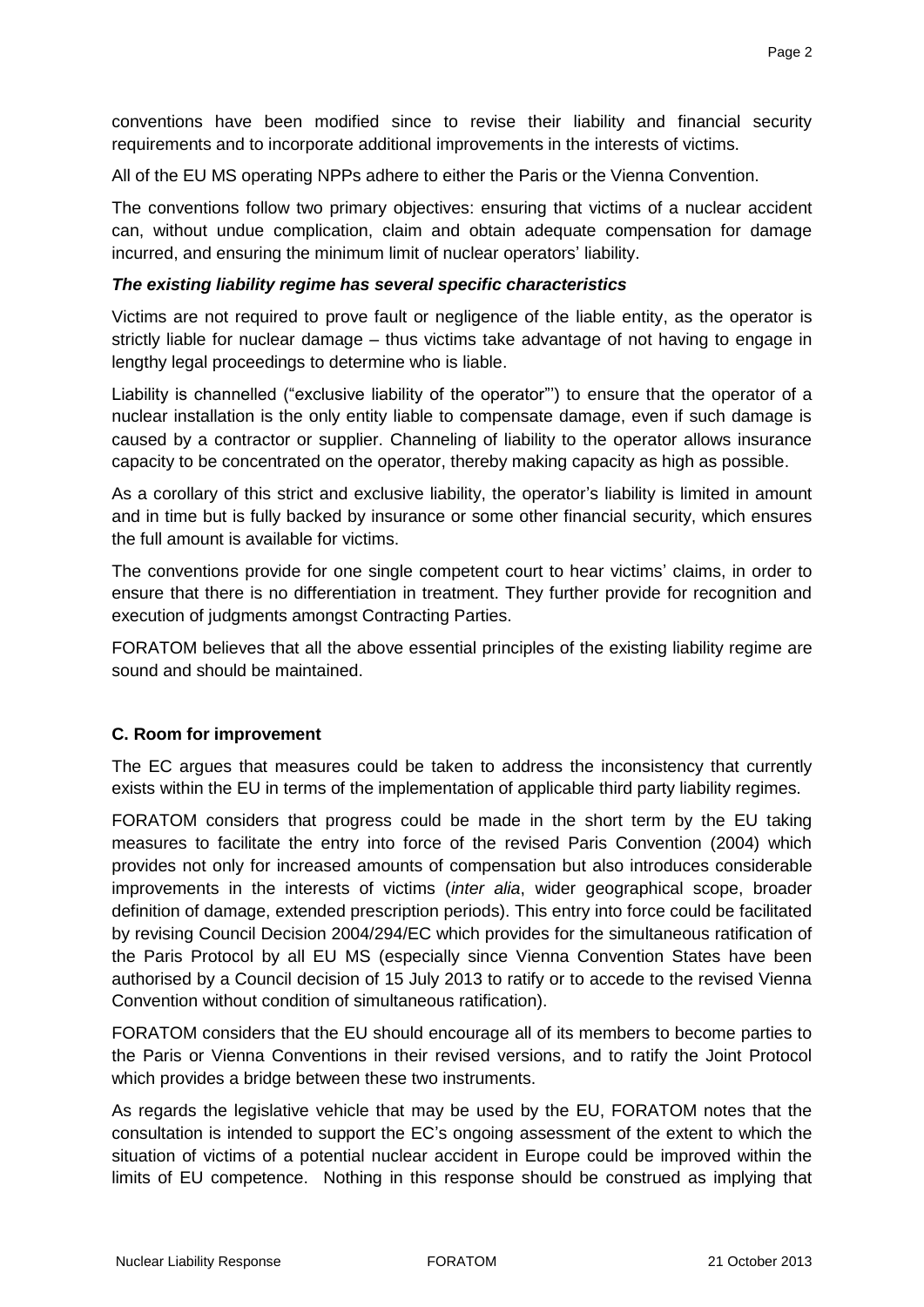FORATOM accepts the legal competence of EURATOM or any other European Institution to adopt a Directive in the field of nuclear third party liability.

FORATOM also considers that its members are situated in States which have existing international obligations pursuant to the Paris and Vienna Conventions and that these obligations should not be jeopardized by a potential EU instrument.

## **D. Response to the detailed Issues raised in the EC Questionnaire**

## 1. **Claims Management**

FORATOM acknowledges that this subject is not covered by the existing nuclear liability conventions and supports the measures proposed by WG1 of the Nuclear Liability Expert Group organized by the European Commission with regards to claims registration, handling and settlement, i.e.:

- a) Member States having nuclear installations on their territories should have a claims management system up and running.
- b) Member States should establish a "one stop shop" for claims registration and record.
- c) Member States should set up "one single desk" for claims handling at national level.
- d) Criteria should be established for EU wide claims handling communication in case of a potential nuclear accident.
- e) Member States should assess the insurers/pools' technical abilities for providing coverage in order to guarantee the availability of adequate competence and resources for claims management.
- f) Rules should be set up for advance payments on compensation.
- g) It should be clarified who must bear claims management costs and ensure that compensation funds are not used for claims management costs.

## 2. **Heads of Damage**

FORATOM does not wish to make a recommendation on priorities regarding heads of damage, since the extent and type of damage depends on the nature of a specific accident. Member States should remain free to decide this issue in their national legislation, as is the case under the existing international conventions.

## 3. **Insurance System**

A number of financial security instruments exist to ensure the availability of funds in the event of a nuclear accident. FORATOM considers that no specific financial security instrument should be selected at EU level as being the most appropriate, but rather supports having a diversity of options. The international conventions already provide that any financial security guarantee must be approved by the competent national authority.

## 4. **Levels of Compensation**

As stated above, FORATOM considers that liability amounts could be increased and harmonized if the EU were to facilitate entry into force of the revised Paris Convention.